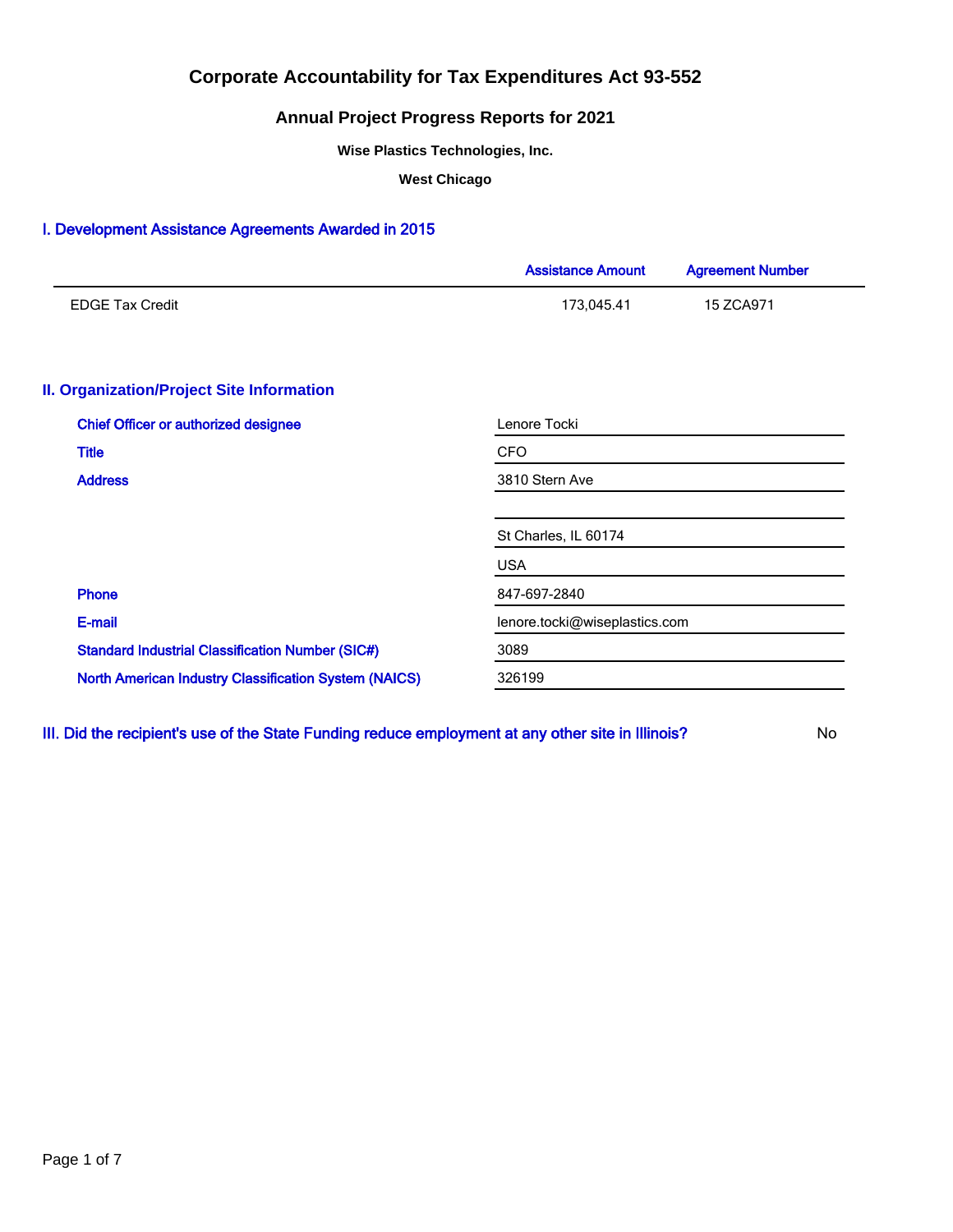## **Annual Project Progress Reports for 2021**

**Wise Plastics Technologies, Inc.**

**West Chicago**

## **IV. Job Creation and Retention Data**

| <b>Program Type</b>      | <b>EDGE Tax Credit</b> |
|--------------------------|------------------------|
| <b>Agreement Number</b>  | <b>15 ZCA971</b>       |
| <b>Assistance Amount</b> | 173.045.41             |

|                  | <b>Report Header Definitions</b>         |
|------------------|------------------------------------------|
| Wages            | Average Annual Salary by Classifications |
| <b>Full-Time</b> | l Permanent Full-Time                    |
| $+/-$            | Gain or (Loss)                           |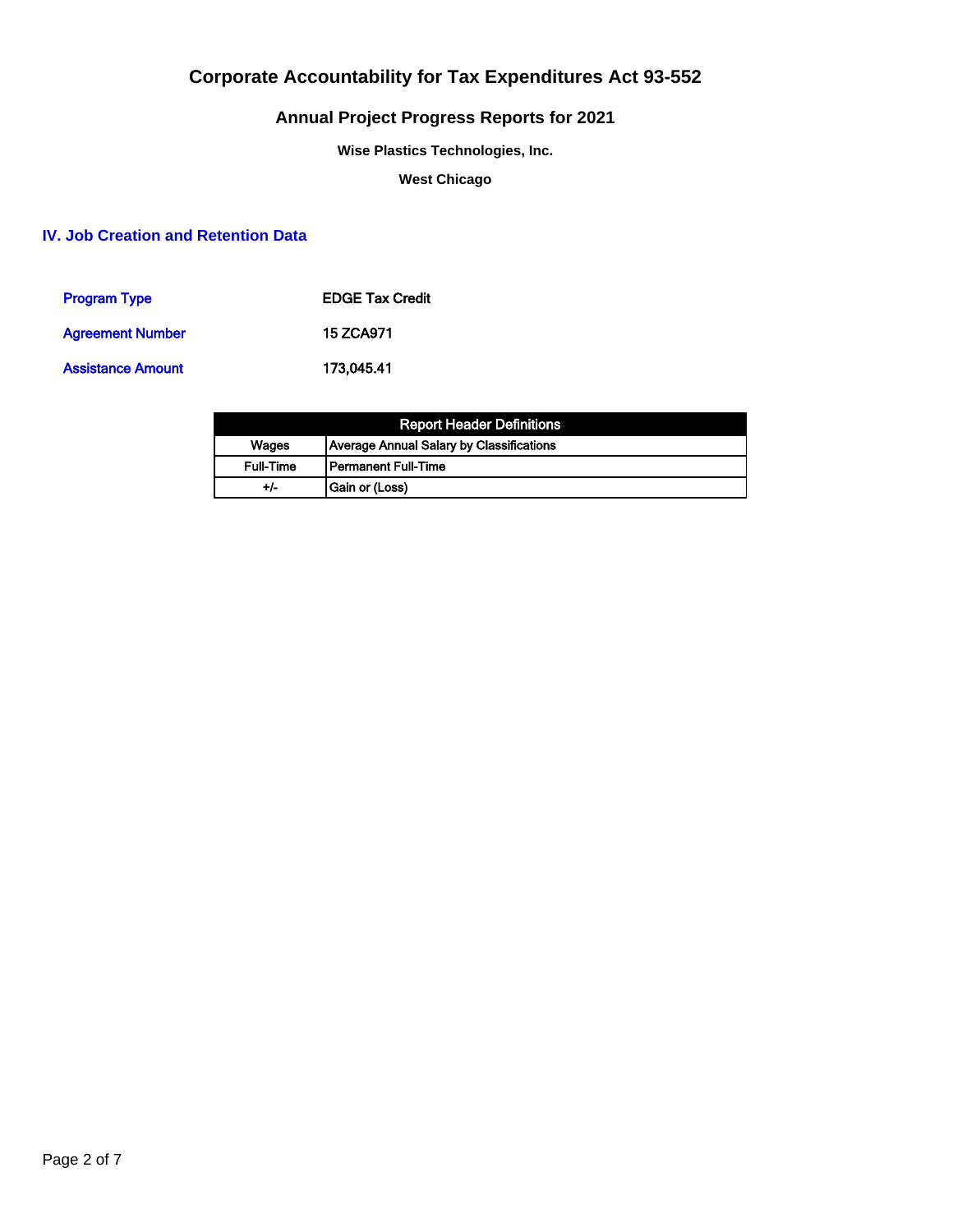## **Annual Project Progress Reports for 2021**

### **Wise Plastics Technologies, Inc.**

**West Chicago**

### **Number of Employees At the Time of Application**

| <b>Job Classification</b>             | <b>Avg Annual Salary</b> | <b>Positions</b> | <b>Full-Time</b> | <b>Part-Time</b> | <b>Temporary</b> |
|---------------------------------------|--------------------------|------------------|------------------|------------------|------------------|
| Director of Human<br>Resouces         | 0.00                     | $\mathbf 0$      | 0                | 0                | $\mathbf 0$      |
| Director of Supply Chain              | 0.00                     | $\mathbf 0$      | $\mathbf 0$      | 0                | $\mathbf 0$      |
| Cost Accountant Jr                    | 0.00                     | $\mathbf 0$      | $\mathbf 0$      | 0                | $\mathbf 0$      |
| <b>Production Scheduler</b>           | 0.00                     | $\pmb{0}$        | 0                | 0                | $\mathbf 0$      |
| Sales Engineer/Acct<br>Manager        | 0.00                     | $\mathbf 0$      | $\mathbf 0$      | 0                | $\mathbf 0$      |
| Materials Manager                     | 0.00                     | $\mathbf 0$      | $\mathbf 0$      | 0                | $\mathbf 0$      |
| Manufacturing Manager                 | 0.00                     | $\mathbf 0$      | $\mathbf 0$      | 0                | $\mathbf 0$      |
| <b>Administrative Assistant</b>       | 0.00                     | $\mathbf 0$      | $\mathbf 0$      | 0                | $\mathbf 0$      |
| <b>HR Assit/Trainer</b>               | 0.00                     | $\mathbf 0$      | 0                | 0                | $\mathbf 0$      |
| Assembler                             | 0.00                     | $\mathbf 0$      | $\mathbf 0$      | 0                | $\mathbf 0$      |
| <b>Customer Service</b>               | 0.00                     | $\mathbf 0$      | 0                | 0                | $\mathbf 0$      |
| Setup Tech                            | 0.00                     | $\mathbf 0$      | $\mathbf 0$      | 0                | $\mathbf 0$      |
| <b>HR Generalist</b>                  | 0.00                     | $\mathbf 0$      | 0                | 0                | $\mathbf 0$      |
| Machine Operator                      | 0.00                     | $\mathbf 0$      | $\mathbf 0$      | 0                | $\mathbf 0$      |
| Maintenance Mechanic                  | 0.00                     | $\mathbf 0$      | 0                | 0                | $\mathbf 0$      |
| Supervisor                            | 0.00                     | $\mathbf 0$      | $\mathbf 0$      | 0                | $\mathbf 0$      |
| <b>Quality Engineer</b>               | 0.00                     | $\mathbf 0$      | $\mathbf 0$      | 0                | $\mathbf 0$      |
| <b>Quality Inspector</b>              | 0.00                     | $\mathbf 0$      | $\mathbf 0$      | 0                | $\mathbf 0$      |
| Warehouse                             | 0.00                     | $\mathbf 0$      | $\mathbf 0$      | 0                | $\mathbf 0$      |
| Lead Operator                         | 0.00                     | $\mathbf 0$      | $\mathbf 0$      | 0                | $\mathbf 0$      |
| <b>Material Handler</b>               | 0.00                     | $\pmb{0}$        | $\mathbf 0$      | 0                | $\mathbf 0$      |
| Process Technician                    | 0.00                     | $\pmb{0}$        | 0                | 0                | $\mathbf 0$      |
| Custodian                             | 0.00                     | $\mathbf 0$      | 0                | 0                | $\mathbf 0$      |
| <b>Facilities Maintenance</b><br>Tech | 0.00                     | 0                | 0                | 0                | $\pmb{0}$        |
| <b>Buyer</b>                          | 0.00                     | $\pmb{0}$        | $\mathbf 0$      | $\mathbf 0$      | $\mathbf 0$      |
| Supply Chain Coordinator              | 0.00                     | $\mathbf 0$      | $\mathbf 0$      | $\pmb{0}$        | $\mathbf 0$      |
| VP of Sales & Marketing               | 0.00                     | $\pmb{0}$        | $\pmb{0}$        | $\mathbf 0$      | $\mathbf 0$      |
| <b>Totals:</b>                        |                          | $\pmb{0}$        | $\pmb{0}$        | $\mathbf 0$      | $\mathbf 0$      |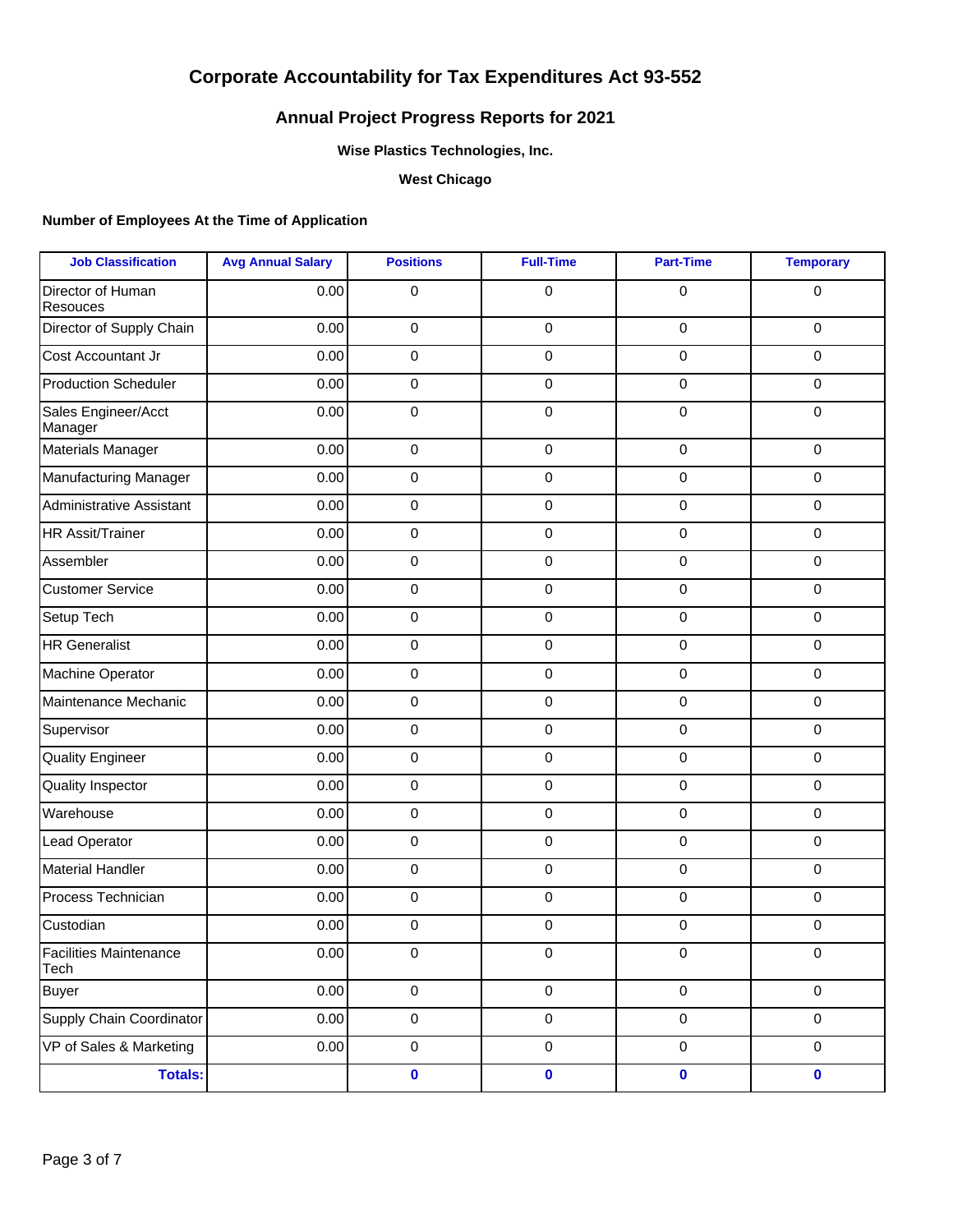## **Annual Project Progress Reports for 2021**

**Wise Plastics Technologies, Inc.**

**West Chicago**

### **Number of Employees As of the Date of the Report (12/31/2021)**

| <b>Job Classification</b>             | <b>Avg Annual Salary</b> | <b>Positions</b> | <b>Full-Time</b> | $+/-$          | <b>Part-Time</b> | $+/-$               | <b>Temporary</b> | $+/-$        |
|---------------------------------------|--------------------------|------------------|------------------|----------------|------------------|---------------------|------------------|--------------|
| Director of Human<br>Resouces         | 120000.00                | $\mathbf{1}$     | 1                | $\mathbf{1}$   | $\mathbf 0$      | $\Omega$            | $\Omega$         | $\Omega$     |
| Director of Supply<br>Chain           | 100000.00                | $\mathbf{1}$     | $\mathbf{1}$     | $\mathbf{1}$   | $\mathbf 0$      | $\Omega$            | $\mathbf 0$      | $\Omega$     |
| Cost Accountant Jr                    | 61500.00                 | $\mathbf{1}$     | $\mathbf{1}$     | $\mathbf{1}$   | $\mathbf 0$      | $\Omega$            | $\mathbf 0$      | $\Omega$     |
| <b>Production Scheduler</b>           | 53000.00                 | 1                | $\mathbf{1}$     | $\mathbf{1}$   | $\pmb{0}$        | $\Omega$            | $\pmb{0}$        | $\Omega$     |
| Sales Engineer/Acct<br>Manager        | 98500.00                 | $\overline{2}$   | $\overline{2}$   | $\overline{2}$ | $\mathbf 0$      | $\Omega$            | $\mathbf 0$      | $\Omega$     |
| <b>Materials Manager</b>              | 80000.00                 | $\mathbf{1}$     | $\mathbf{1}$     | $\mathbf{1}$   | $\mathbf 0$      | $\Omega$            | $\mathbf 0$      | $\Omega$     |
| Manufacturing<br>Manager              | 90000.00                 | 1                | $\mathbf{1}$     | $\mathbf{1}$   | 0                | $\Omega$            | $\mathbf 0$      | $\mathbf 0$  |
| Administrative<br>Assistant           | 31200.00                 | 1                | $\mathbf{1}$     | $\mathbf{1}$   | $\pmb{0}$        | $\Omega$            | $\mathbf 0$      | $\mathbf 0$  |
| <b>HR Assit/Trainer</b>               | 66800.00                 | $\mathbf{1}$     | $\mathbf{1}$     | $\mathbf{1}$   | $\pmb{0}$        | $\Omega$            | $\mathbf 0$      | $\Omega$     |
| Assembler                             | 28400.00                 | 83               | 43               | 43             | $\mathbf 0$      | $\Omega$            | 40               | 40           |
| <b>Customer Service</b>               | 63000.00                 | 3                | 3                | 3              | $\pmb{0}$        | $\Omega$            | $\pmb{0}$        | $\Omega$     |
| Setup Tech                            | 44000.00                 | 4                | $\overline{4}$   | 4              | $\mathbf 0$      | $\Omega$            | $\mathbf 0$      | $\Omega$     |
| <b>HR Generalist</b>                  | 70000.00                 | $\mathbf{1}$     | $\mathbf{1}$     | $\mathbf{1}$   | $\pmb{0}$        | $\Omega$            | $\mathbf 0$      | $\mathbf 0$  |
| Machine Operator                      | 27500.00                 | 10               | 6                | 6              | $\mathbf 0$      | $\Omega$            | $\overline{4}$   | 4            |
| Maintenance Mechanic                  | 30000.00                 | $\overline{2}$   | $\overline{2}$   | $\overline{2}$ | $\pmb{0}$        | $\Omega$            | $\pmb{0}$        | $\Omega$     |
| Supervisor                            | 73200.00                 | 5                | 5                | 5              | $\mathbf 0$      | $\Omega$            | $\mathbf 0$      | $\Omega$     |
| <b>Quality Engineer</b>               | 88000.00                 | $\overline{2}$   | $\overline{2}$   | $\overline{2}$ | 0                | $\Omega$            | $\pmb{0}$        | $\Omega$     |
| Quality Inspector                     | 36000.00                 | 5                | 5                | 5              | $\mathbf 0$      | $\Omega$            | $\mathbf 0$      | $\Omega$     |
| Warehouse                             | 380000.00                | 8                | $\overline{7}$   | $\overline{7}$ | $\pmb{0}$        | $\Omega$            | $\mathbf{1}$     | $\mathbf{1}$ |
| Lead Operator                         | 37000.00                 | 17               | 17               | 17             | $\pmb{0}$        | $\Omega$            | $\mathbf 0$      | $\Omega$     |
| <b>Material Handler</b>               | 32000.00                 | 5                | 5                | 5              | $\pmb{0}$        | $\mathbf 0$         | $\pmb{0}$        | $\Omega$     |
| <b>Process Technician</b>             | 61000.00                 | 4                | 4                | 4              | $\mathbf 0$      | $\Omega$            | $\mathbf 0$      | $\Omega$     |
| Custodian                             | 28600.00                 | $\overline{c}$   | 1                | $\mathbf{1}$   | $\pmb{0}$        | $\mathsf{O}\xspace$ | $\mathbf{1}$     | 1            |
| <b>Facilities Maintenance</b><br>Tech | 45000.00                 | $\mathbf{1}$     | $\mathbf{1}$     | $\mathbf{1}$   | $\mathbf 0$      | $\mathbf 0$         | $\pmb{0}$        | $\Omega$     |
| Buyer                                 | 65000.00                 | $\mathbf{1}$     | $\mathbf{1}$     | $\mathbf{1}$   | $\pmb{0}$        | $\mathbf 0$         | $\pmb{0}$        | $\Omega$     |
| Supply Chain<br>Coordinator           | 42000.00                 | $\mathbf{1}$     | $\mathbf{1}$     | $\mathbf{1}$   | $\pmb{0}$        | $\mathbf 0$         | $\pmb{0}$        | $\mathbf 0$  |
| VP of Sales &<br>Marketing            | 135000.00                | $\mathbf{1}$     | $\mathbf{1}$     | $\mathbf{1}$   | $\mathbf 0$      | $\mathbf 0$         | $\mathbf 0$      | $\Omega$     |
| <b>Totals:</b>                        |                          | 165              | 119              | 119            | $\pmb{0}$        | $\mathbf 0$         | 46               | 46           |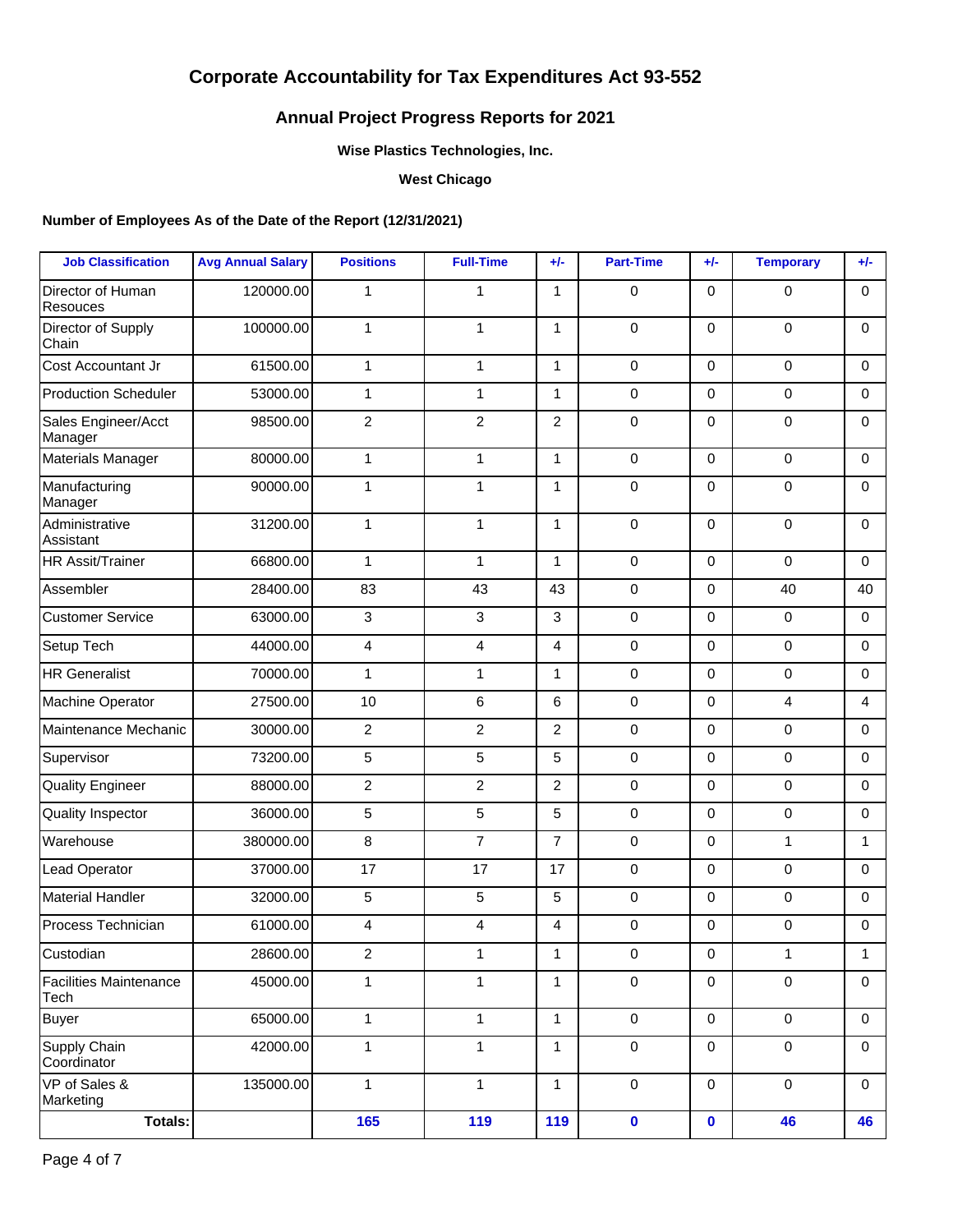### **Annual Project Progress Reports for 2021**

**Wise Plastics Technologies, Inc.**

**West Chicago**

#### **Number of Jobs Stated in the Agreement that would be Created at the Site as a Result of Assistance**

| <b>Job Classification</b> | <b>Avg Annual Salary</b> | <b>Positions</b> | <b>Full-Time</b> | <b>Part-Time</b> | <b>Temporary</b> |
|---------------------------|--------------------------|------------------|------------------|------------------|------------------|
| Supervisor                | 55000.00                 |                  |                  |                  |                  |
| Assembler                 | 23000.00                 | 24               | 24               |                  |                  |
| Lead Operator             | 30000.00                 | ⌒                |                  |                  |                  |
| Setup Tech                | 28000.00                 |                  |                  |                  |                  |
| Warehouse                 | 35000.00                 |                  |                  |                  |                  |
| <b>Totals:</b>            |                          | 30               | 30               |                  |                  |

#### **Number of Jobs Stated in the Agreement that would be Retained at the Site as a Result of Assistance**

| <b>Job Classification</b> | <b>Avg Annual Salary</b> | <b>Positions</b> | <b>Full-Time</b> | <b>Part-Time</b> | <b>Temporary</b> |
|---------------------------|--------------------------|------------------|------------------|------------------|------------------|
| Supervisor                | 67000.00                 |                  |                  |                  |                  |
| Lead Operator             | 32000.00                 |                  |                  |                  |                  |
| Assemblers                | 23500.00                 | 30               | 30               |                  |                  |
| Setup Operator            | 25000.00                 |                  |                  |                  |                  |
| Warehouse                 | 41000.00                 |                  |                  |                  |                  |
| Totals:                   |                          | 38               | 38               |                  |                  |

#### **Number of Full-Time Permanent Employees Anticipated To Be Hired at this Site on 12/31/2021**

| <b>Job Classification</b> | Anticipated Starting Dates   Number of Positions to be   Average Annual Wage per | <b>Hired in this Category</b> | <b>New Employee</b> | <b>Total New Payroll to be</b><br><b>Created</b> |
|---------------------------|----------------------------------------------------------------------------------|-------------------------------|---------------------|--------------------------------------------------|
| <b>Assembler</b>          | 8/1/2022                                                                         |                               | \$35,000.00         | \$175,000.00                                     |
| <b>Totals:</b>            |                                                                                  |                               |                     | \$175,000.00                                     |

#### Job Creation Data Explanatory Notes

If the change (gain/loss) in the number of full-time permanent employees as of the date of the report plus the number of full-time permanent employees anticipated to be hired after date of the report does not equal the number of full-time permanent employees stated in the Agreement that would be created at the site as a result of the assistance, then please explain why not: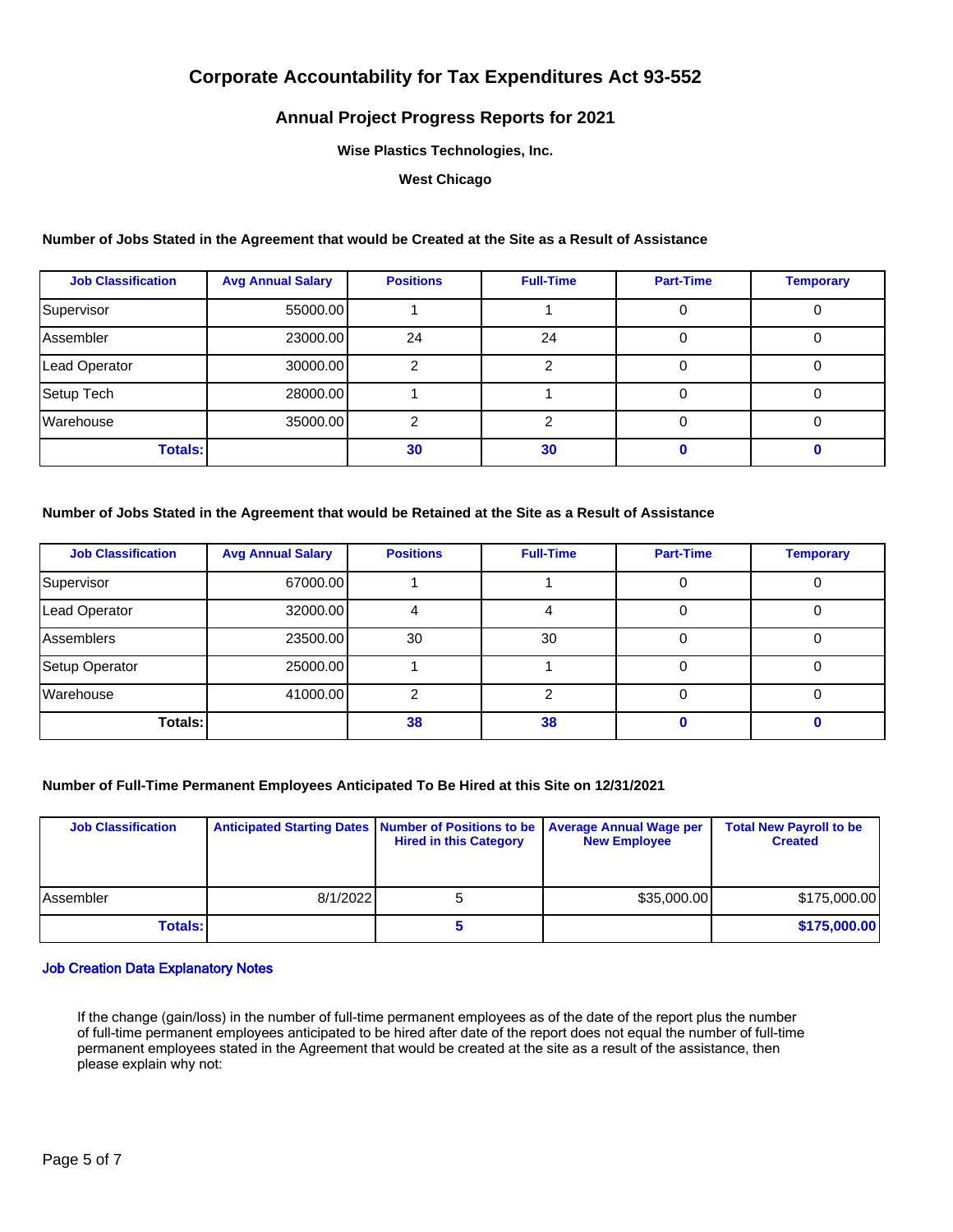## **Annual Project Progress Reports for 2021**

#### **Wise Plastics Technologies, Inc.**

### **West Chicago**

Due to capacity of St Charles facility we relocated 38 employees to West Chicago facility. In addition we were able to create more jobs then required.